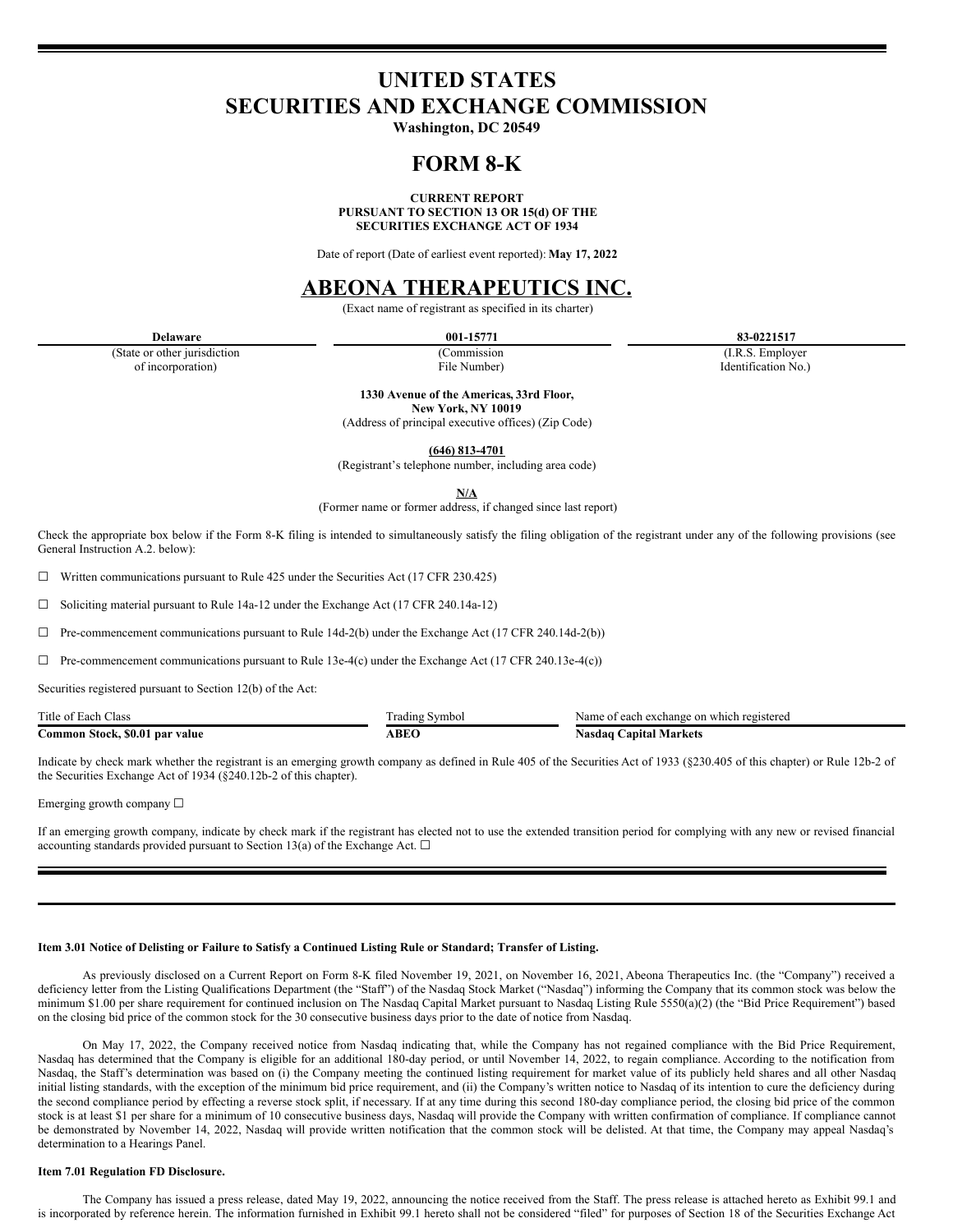of 1934, as amended (the "Exchange Act"), or otherwise subject to the liabilities of that section, nor shall it be incorporated by reference into future filings by the Company under the Securities Act of 1933, as amended, or under the Exchange Act, unless the Company expressly sets forth in such future filings that such information is to be considered "filed" or incorporated by reference therein.

## **Item 9.01 Financial Statements and Exhibits.**

(d) Exhibits

See the Exhibit Index below, which is incorporated by reference herein.

| Exhibit No. | Description                                                                                                                                         |
|-------------|-----------------------------------------------------------------------------------------------------------------------------------------------------|
| 99.1        | Press release dated May 19, 2022, entitled "Abeona Therapeutics Granted Second 180-Day Period by Nasdaq to Regain Compliance with Minimum Bid Price |
|             | Rule"                                                                                                                                               |
| 104         | Cover Page Interactive Data File (embedded within the Inline XBRL document)                                                                         |

## **SIGNATURE**

Pursuant to the requirements of the Securities Exchange Act of 1934, the registrant has duly caused this report to be signed on its behalf by the undersigned hereunto duly authorized.

> Abeona Therapeutics Inc. (Registrant)

By: */s/ Joseph Vazzano*

Name: *Joseph Vazzano* Title: Chief Financial Officer

Date: May 19, 2022